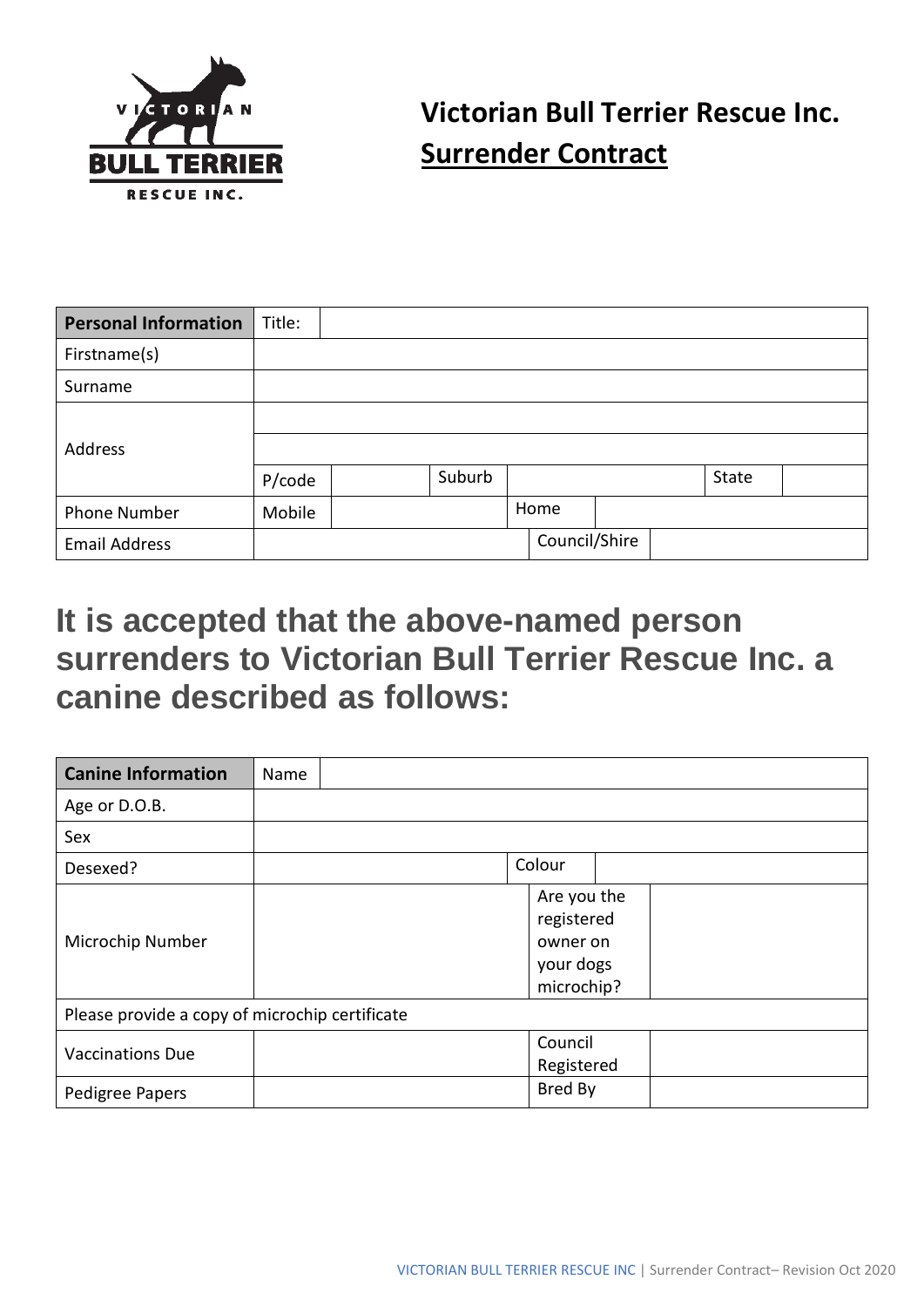## **Under the following Terms & Conditions:**

**I hereby certify that I, \_\_\_\_\_\_\_\_\_\_\_\_\_\_\_\_\_\_\_\_\_\_\_\_\_\_\_\_\_\_** am the rightful owner/keeper/caretaker/custodian of the animal(s) who is/are the subject of this Animal Surrender Form, hereinafter referred to as "the animal/canine." I hereby surrender any and all property rights to the animal. I certify that no other person has a right of property to the animal. I understand that by surrendering my property rights to the animal, the animal may be transferred into the custody of Victorian Bull Terrier Rescue Inc. I also hereby certify that the animal has/has not [circle one] bitten or scratched a human or another animal within the past 10 days. I understand that once I relinquish the animal, the animal will not be available to be returned. I further certify that I have read and understand the terms of this Animal Surrender Form. Please date: \_\_\_\_\_/\_\_\_\_\_/\_\_\_\_\_\_

| Are you able to foster your Bull Terrier until Victorian | Νo |  |
|----------------------------------------------------------|----|--|
| Bull Terrier Rescue Inc. find a suitable home?           |    |  |

**The following questions are to assist our foster carers & to make the transition into a new environment as easy as possible for your dog. The more we understand about your dog, the easier it will be for us to place him/her.**

| 1. Please tell us a little |  |
|----------------------------|--|
| about your Bull Terrier,   |  |
| how long you have owned    |  |
| your dog & why you are     |  |
| rehoming him/her?          |  |
| 2. Does your dog get       |  |
| along with other animals.  |  |
| If so, which animals? If   |  |
| not, please describe how   |  |
| they react when meeting    |  |
| another animal.            |  |
| 3. Is your dog dominant or |  |
| submissive with other      |  |
| dogs? Does your dog        |  |
| prefer other male or       |  |
| female dogs?               |  |
| 4. Is your dog prey        |  |
| driven? Do they want to    |  |
| chase cats or small dogs?  |  |
| Has your dog ever injured  |  |
| or killed another animal?  |  |
| 5. How does your dog       |  |
| react when meeting new     |  |
| people, are they friendly, |  |
| relaxed, boisterous,       |  |
| anxious, aggressive?       |  |
| 6. Does your dog have a    |  |
| particular preference for  |  |
| men or women & how do      |  |
| they behave around         |  |
| children?                  |  |
| 7. Does your dog growl or  |  |
| bark when you have         |  |
| visitors. Are they         |  |